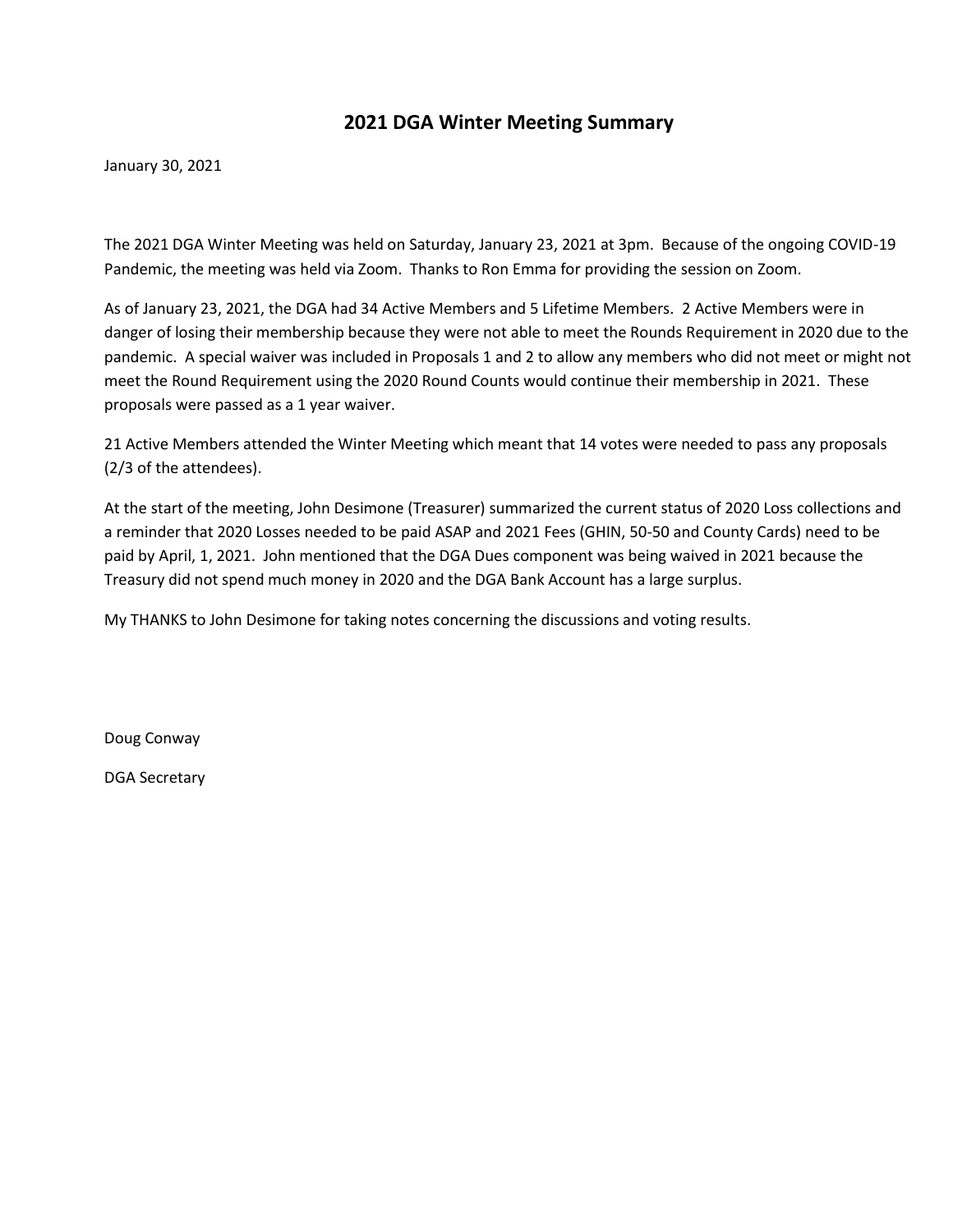# **DGA Winter Meeting 2021 – Proposals**

## **PROPOSAL #2021 – 1**

**I propose that the DGA waive the minimum of 5 rounds played in the previous year (2020) in order to vote at the Winter Meeting. Assuming that things improve in 2021, we can reinstate this requirement in 2022. (Proposed by John Desimone)**

**Further Information:** The pandemic caused Somerset County to limit tee times and group sizes for 6 weeks in April and May. Also, out of state members would have been required to quarantine for 2 weeks if they visited New Jersey. In addition, special events such as the Fall Classic had to be canceled due to travel and quarantine restrictions. Affected members could be:

- Celia Sr. 0 rounds played in 2020
- Conway 1 round played in 2020
- Wolters 0 rounds played in 2020

**Summary – No discussion, accepted as is.**

**Seconded by: Ron Emma**

**Result: Passed**

**Change included in Rules Package Section I.3**

## **PROPOSAL #2021 – 2**

**I propose that the DGA waive the 10 rounds in 1 year or 15 rounds over 2 years requirement in 2021 due to the pandemic. Assuming that things improve in 2021, we can reinstate the requirement in 2022 and count 2019 and 2021 rounds as the basis for membership. (Proposed by John Desimone).**

**Further Information:** The pandemic caused Somerset County to limit tee times and group sizes for 6 weeks in April and May. Also, out of state members would have been required to quarantine for 2 weeks if they visited New Jersey. In addition, special events such as the Fall Classic had to be canceled due to travel and quarantine restrictions. Affected members could be:

|            |         | 2020 | 2019 | Total | <b>Without 2021 Waiver</b> |
|------------|---------|------|------|-------|----------------------------|
|            |         |      |      |       |                            |
|            |         |      |      |       | Must play 15 rounds in     |
| Ceglia, Sr | 3484547 | 0    | 11   | 11    | 2021                       |
| Conway     | 3348644 |      | 8    | 9     | Loses Active Membership    |
|            |         |      |      |       | Must play 6 rounds in      |
| Keller, A. | 2337309 | 9    | 13   | 22    | 2021                       |
|            |         |      |      |       | Must play 7 rounds in      |
| Smith      | 5792663 | 8    | 10   | 18    | 2021                       |
| Wolters    | 5792661 | 0    | 6    | 6     | Loses Active Membership    |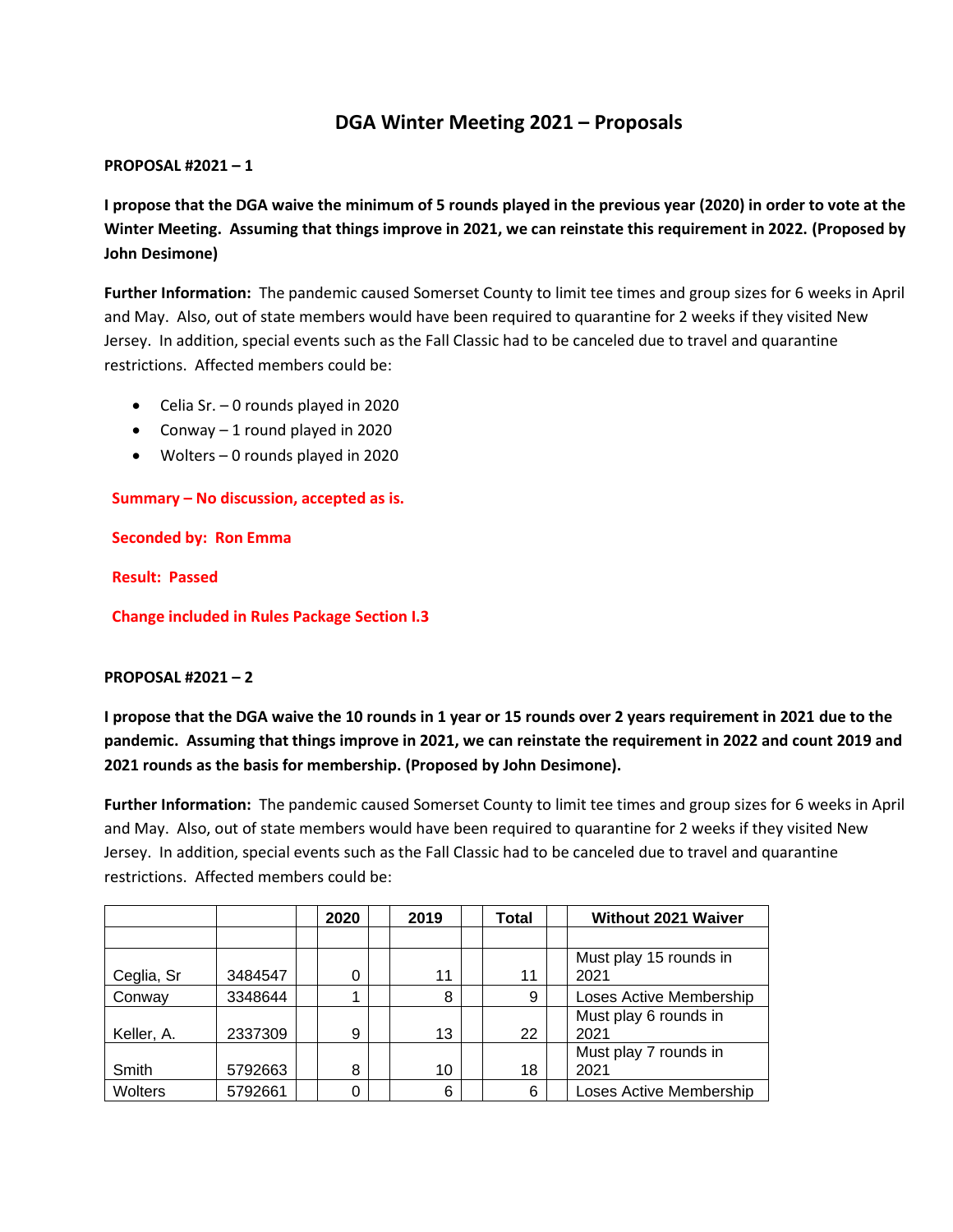### **With the 2021 Waiver:**

|            |         | 2020     | 2019 | Total | With 2021 Waiver              |
|------------|---------|----------|------|-------|-------------------------------|
|            |         |          |      |       |                               |
| Ceglia, Sr | 3484547 | $\Omega$ | 11   | 11    | Must play 4 rounds in<br>2021 |
| Conway     | 3348644 | 1        | 8    | 9     | Must play 7 rounds in<br>2021 |
| Keller, A. | 2337309 | 9        | 13   | 22    | Must play 2 rounds in<br>2021 |
| Smith      | 5792663 | 8        | 10   | 18    | Must play 5 rounds in<br>2021 |
| Wolters    | 5792661 | 0        | 6    | 6     | Must play 9 rounds in<br>2021 |

**Summary – Brief discussion to review the 15 rounds over two years requirement.** 

**Seconded by: Dave Perry**

**Result: Passed**

**Change included in Rules Package Section II.11**

### **PROPOSAL #2021-3**

**I propose that the date for the Winter Meeting be changed to mid-December (Proposed by Greg Cavallo)**

**Further Information:** As the DGA membership grows older, some members spend their winters in warmer climates. Therefore, if the meeting is moved to a date before Christmas, most members will be able to attend the meeting in New Jersey.

**Summary – Good discussion that evolved and attending members to creative license and revised proposal to move meeting to 1st Saturday of March, and continue to have meeting in person but also look into adding virtual attendance option (e.g. Zoom). The revised proposal also stipulates that prior year playing losses would be due by January 20th, and current year dues can be paid at any time up through the current April 1st, no pay no play rule. The revisions were a collaborative effort primarily driven by Ron Emma, Dave Perry, John Rutigliano and John DeSimone**

**Seconded by: Doug Conway**

**Result: Passed**

**Change included in Rules Package Section I.2**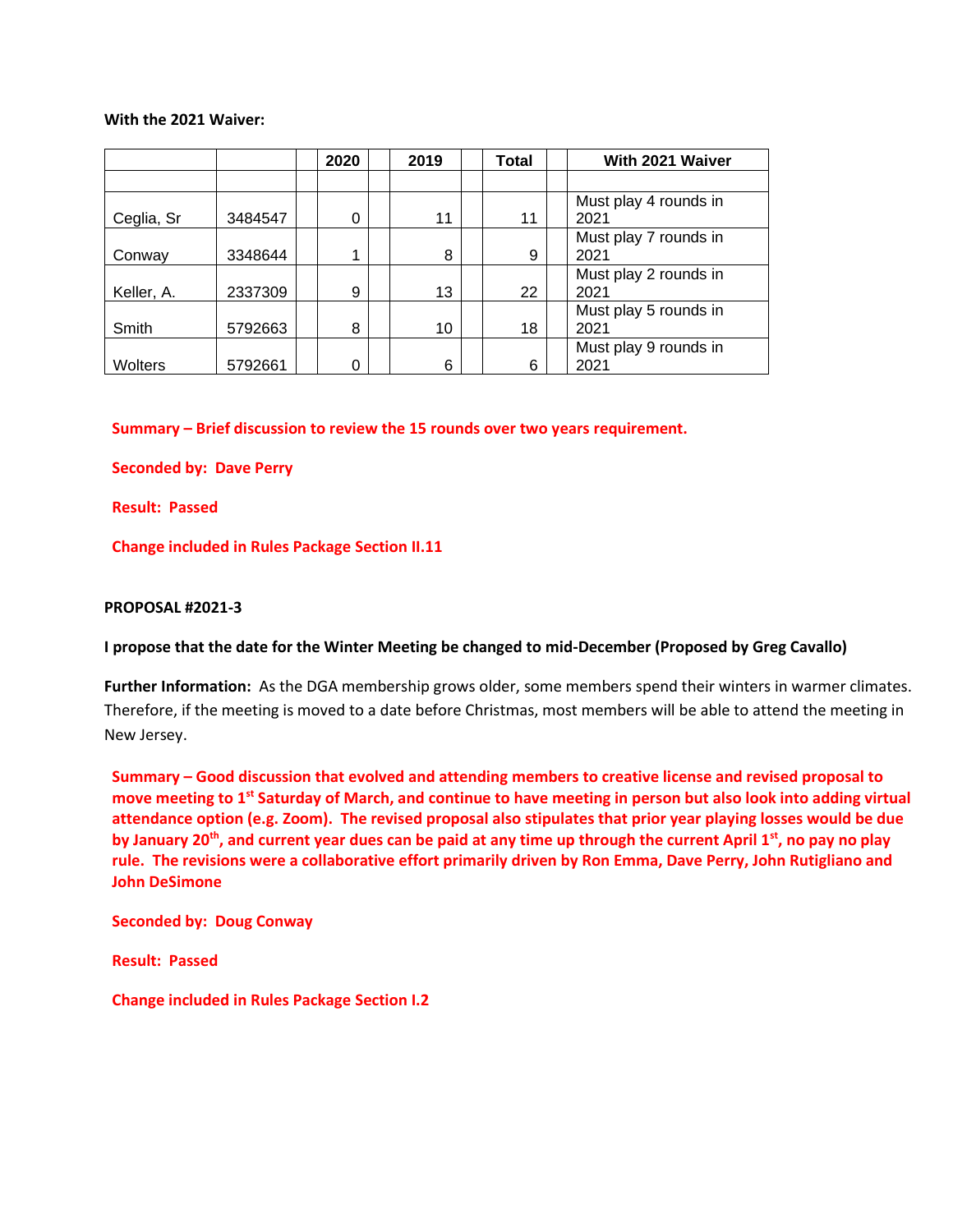## **I propose that the DGA Winter Meeting produce and accept Absentee Ballots from Active Members who cannot attend the Winter Meeting in person (Proposed by Greg Cavallo)**

**Further Information:** If an Active Member cannot attend the Winter Meeting, they lose their opportunity to vote on changes to the Rules Package. If Absentee Ballots were allowed, their vote could be counted. Absentee Ballots would increase the participation in DGA Rules. I realize that allowing Absentee Ballots will require changes to the Proposal Submission Schedule and Process. Proposals would have to be submitted 10 days before the DGA Winter Meeting, the Secretary would have to send the Proposals to the Membership 7 days before the DGA Winter Meeting and anyone submitting an Absentee Ballot would have to return their Ballot 24 hours before the start of the Winter Meeting so that the Secretary would have time to tabulate the results.

**Summary – Good discussion, membership agreed too many moving parts given that so many proposals have a lot of discussion and proposals are altered along the way. One reason given was that an absentee vote could only be counted if the proposal did not raise any questions and thus was altered in anyway. Second, given the discussion that the winter meeting is being moved to March and that a virtual component may be added to the session, there wasn't as high of a need to allow absentee ballots.**

**Seconded by: Doug Conway**

**Result: Did Not Pass**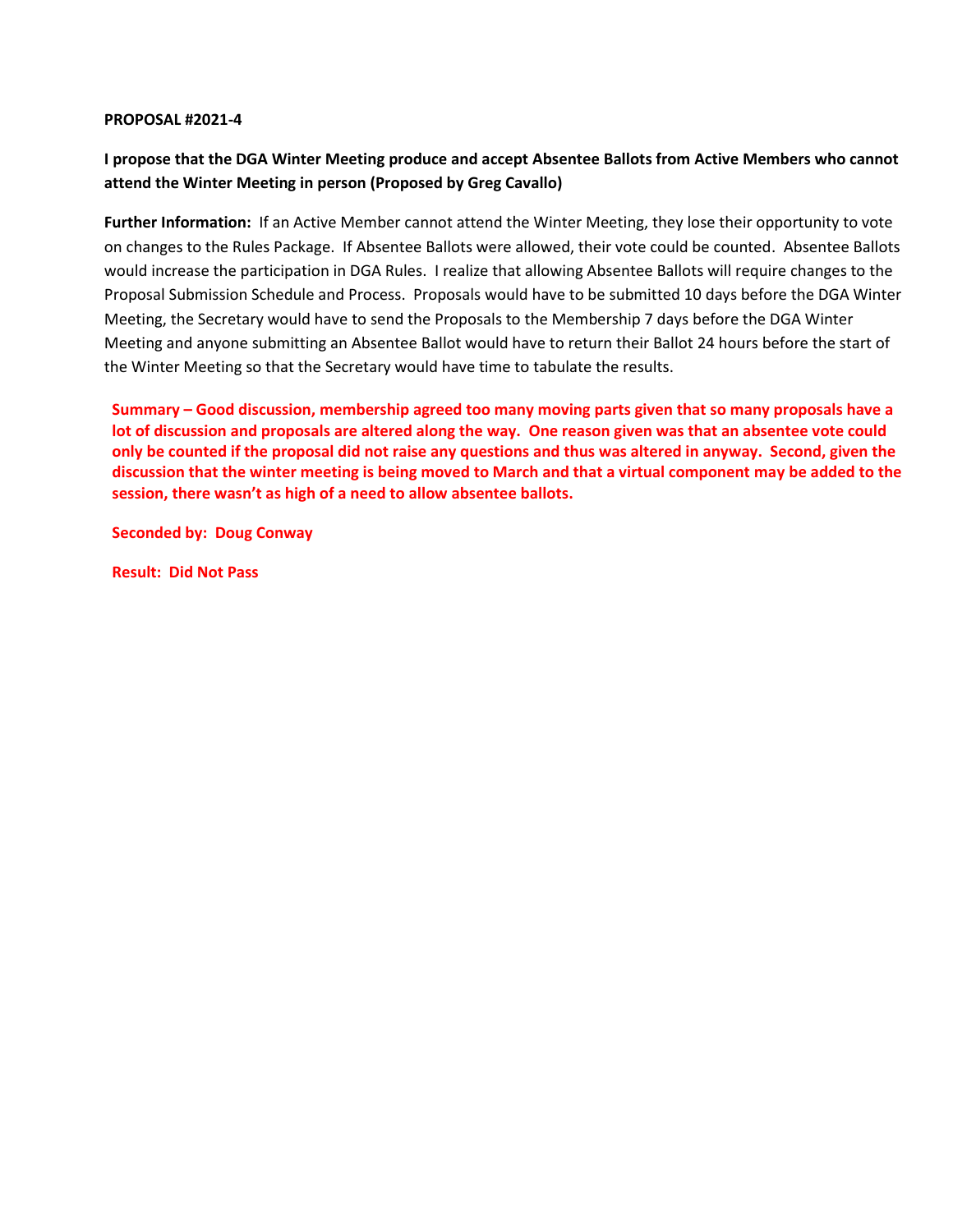## **I propose that the option to take Lifetime Membership includes anyone inducted into the DGA Hall of Fame. (Proposed by Doug Conway)**

**Further Information:** Currently, DGA Members are eligible to take the Lifetime Membership option after 30 years in the DGA. Members are eligible for consideration into the DGA Hall of Fame after 25 years of membership. I believe that once a DGA member is inducted into the DGA Hall of Fame they should be immediately eligible to take the Lifetime Membership option so that they are not forced out of the club due to not meeting the # of Rounds requirement between years 25 -30. It would be a shame to lose a member who dedicated 25 or more years to the club and were inducted into the DGA Hall of Fame because they did not play 10 rounds in 1 year or 15 rounds over 2 years.

**Summary – Good discussion resulted in a slight adjustment to initial proposal. Current reasoning/dialog is that at least 1 member could be impacted by the current rules (25 years HOF and 30 for Lifetme). Result of vote is to allow anyone who achieves the HOF at years 25-30 and has played at minimum of 750 DGA rounds would be eligible to take Lifetime status.**

**Also, the HOF committee is working on updating their voting criteria and will publish an updated document in the future. This info. can also be added to the overall DGA Rules package.**

**Seconded by: Dave Perry**

**Result: Passed**

**Change included in Rules Package Section II.2**

#### **PROPOSAL #2021–6**

**I propose that Eagles pay \$5 per member playing the round when the Eagle is made. (Proposed by Ron Ceglia Sr.)**

**Further Information:** Making an Eagle is an important accomplishment and should be rewarded more than the

current \$3 per member who is playing when the Eagle is made.

**Summary –a few "not this again" comments but no discussion needed.**

**Seconded by: Ron Emma (just to move things along)**

**Result: Did Not Pass**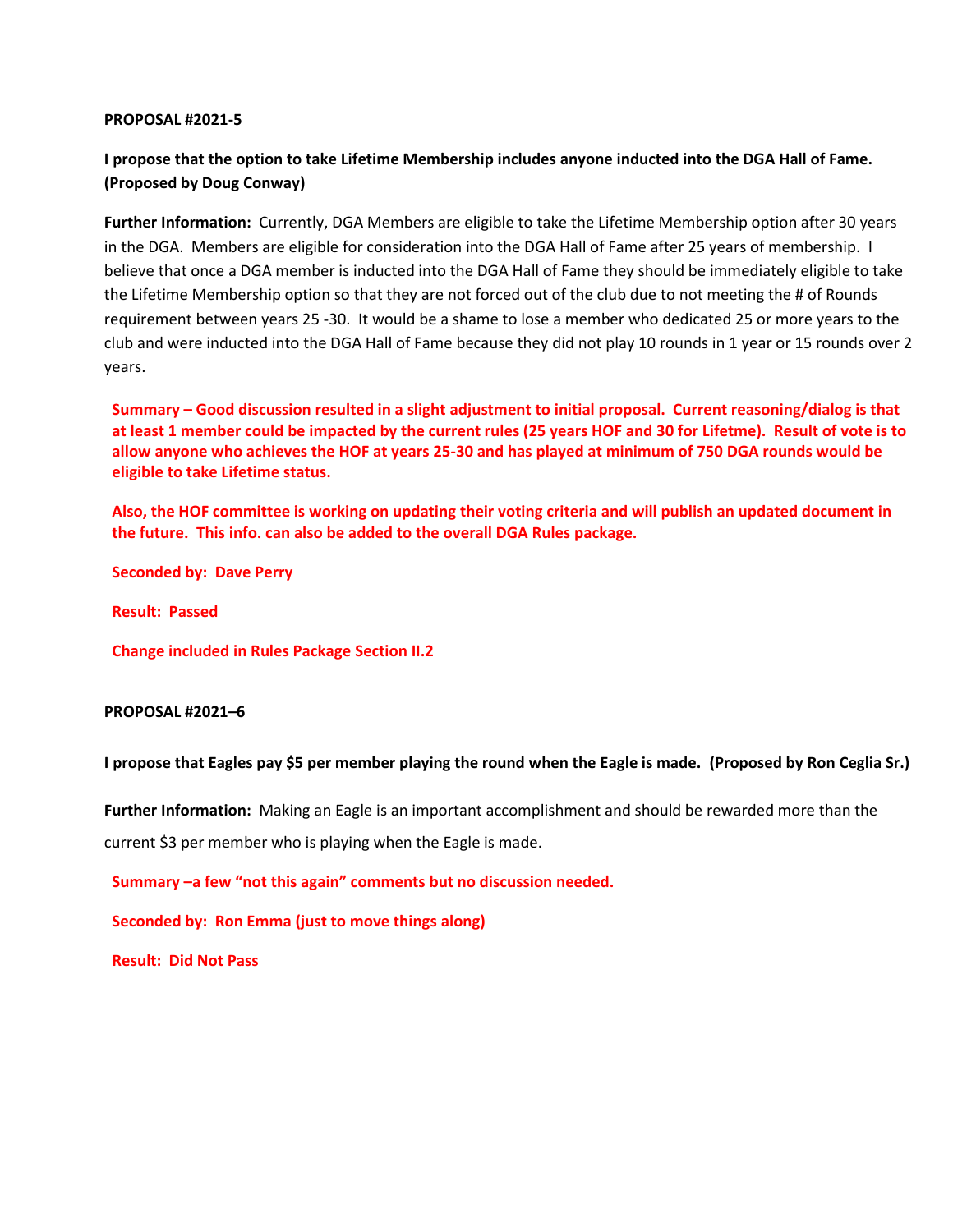## **PROPOSAL #2021-6A (to be presented IF #2021-6 does not pass)**

**I propose that Eagles pay \$3 from every Active Member similar to Hole-In-One and Double Eagle. (Proposed by Ron Ceglia Sr.)**

**Further Information:** Making an Eagle is an important accomplishment and should be rewarded more than the current \$3 per member who is playing when the Eagle is made.

**Summary –a few "not this again" comments but no discussion needed.**

**Seconded by: Ron Emma (just to move things along)**

**Result: Did Not Pass**

## **PROPOSAL #2021 – 7**

## **I propose that Members have the OPTION of playing the Senior Tees if their Handicap Index + Age is equal to or greater than 90. (Proposed by Jim Rinaldi and Doug Conway)**

**Further Information:** . If you move up your handicap for the round will be calculated from the Senior tee Slope and Course Rating. This option would be available each round as long as you continue to meet the criteria. As we all get a little older and don't hit the ball quite as far this proposal gives us all a option to make the game a little more enjoyable. This option is fully acceptable in the World Handicap System and the DGA Calculator can be revised to calculate the Regular Men's Tee and Senior Tee Handicaps for the players who are eligible. A sample Tee Sheet for Quail Brook would look like this:

| 1/31/2021 | Quail Brook |          |       | 69.3/128/72     | 65.4/114/72 |         |
|-----------|-------------|----------|-------|-----------------|-------------|---------|
|           |             |          |       |                 |             |         |
| Time      | Players     | M/PM/PQR | Index | <b>Blue Tee</b> | Silver Tee  | Captain |
|           |             |          |       | <b>HDCP</b>     | <b>HDCP</b> |         |
|           | Babetski    |          | 17.9  | 18              |             |         |
|           | Conway      |          | 11.5  | 10              |             |         |
|           | Fitzgerald  |          | 30.8  | 32              | 24          |         |
|           | Grote       |          | 16.7  | 16              |             |         |
|           | Keller, G.  |          | 16.1  | 16              | 10          |         |
|           | Minutello   |          | 24.4  | 25              | 18          |         |
|           | Nolan       |          | 21.6  | 22              | 15          |         |
|           | Thiry, F.   |          | 26.6  | 27              | 20          |         |
|           | Thiry, L.   |          | 31.7  | 33              | 25          |         |

For Spooky Brook, the difference in calculated handicaps is less because the Silver Tee Slope and Course Rating is closer to the Blue Tee Slope and Course Rating:

| 1/31/2021 | Spooky<br><b>Brook</b> |          |       | 69.7/121/72     | 68.1/119/72 |         |
|-----------|------------------------|----------|-------|-----------------|-------------|---------|
|           |                        |          |       |                 |             |         |
| Time      | <b>Players</b>         | M/PM/PQR | Index | <b>Blue Tee</b> | Silver Tee  | Captain |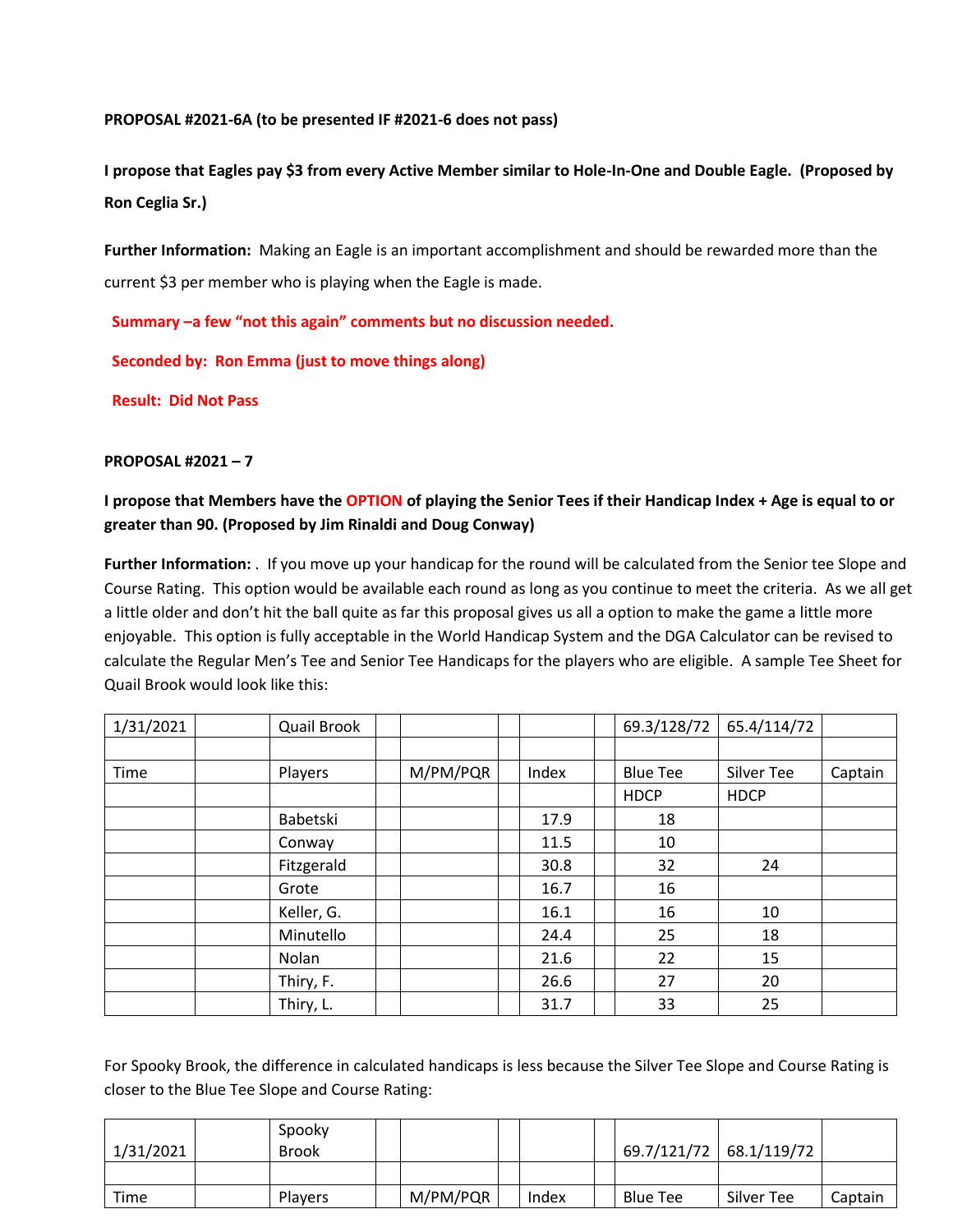| Playing    | M/PM | Index | <b>HDCP</b> | <b>HDCP</b> |  |
|------------|------|-------|-------------|-------------|--|
| Babetski   |      | 17.9  | 17          |             |  |
| Conway     |      | 11.5  | 10          |             |  |
| Fitzgerald |      | 30.8  | 31          | 29          |  |
| Grote      |      | 16.7  | 16          |             |  |
| Keller, G. |      | 16.1  | 15          | 13          |  |
| Minutello  |      | 24.4  | 24          | 22          |  |
| Nolan      |      | 21.6  | 21          | 19          |  |
| Thiry, F.  |      | 26.6  | 26          | 24          |  |
| Thiry, L.  |      | 31.7  | 32          | 29          |  |

**Summary – Good discussion including further clarifications and impact on the tee time / results calculator file, and the process for declaring which tee the player is choosing to play from on each given day. There are approximately 7 or 8 guys (maybe more) that are eligible to play from the "senior tees". With player's handicap index being updated after every round, the DGA calculator file would have to store each member's age and birthday. Further, the eligible players will declare which tee he is playing from at the 1st tee and the gross and net scorekeepers for each group will have to properly mark which tee was played thus ensuring that the proper handicap was used for the round.**

## **Seconded by: Frank Thiry**

**Result: Passed, with stipulation that the tee time / results calculator can be adjusted properly.**

**Changes included in Rules Package Section XI.14 and XI.15**

## **PROPOSAL #2021-8**

**I propose that the Rules Committee be renamed "Rules and Competition Committee" to deal with Playing Rules Questions and Decisions, Golf Etiquette and Behavioral Issues and Adjudicate Scoring Errors on scorecards. Even though we have rules in place that state the Members must verify scores and pots, there are frequent and repeated errors submitted to the scorekeeper. This Rules and Competition Committee would have the power to apply penalties, suspensions, or disqualifications. (Proposed by Bruce Rapp, Mike Jeffries and Doug Conway)**

## **Further Information:**

## **RULES AND COMPETITION COMMITTEE**

The founding members of the DGA formed the league and it continues to exist for the purpose of promoting and fostering the best interests and true spirit of the game of golf as embodied in its ancient and honorable traditions and to develop a spirit of fellowship among the participants of the Duffers Golf Association Golf League. The continued success of the league is not possible without adherence and respect for the rules of golf and a code of conduct. To this end …

- A. **The Rules and Competition Committee** shall promote the activities of the league as outlined in this Rules Package.
- B. **Member Responsibilities** It is the responsibility of ALL league members to be sure that these policies are adhered to within your foursome. Violations should be reported to the Rules and Competition Committee upon completion of the round and will be addressed before the results are published.
- *C.* **Adherence to the Rules of Golf** *– (Current wording for Rules Committee Decisions taken from DGA Rules Package).* If there is a dispute within a group and there is not unanimous agreement on the resolution of the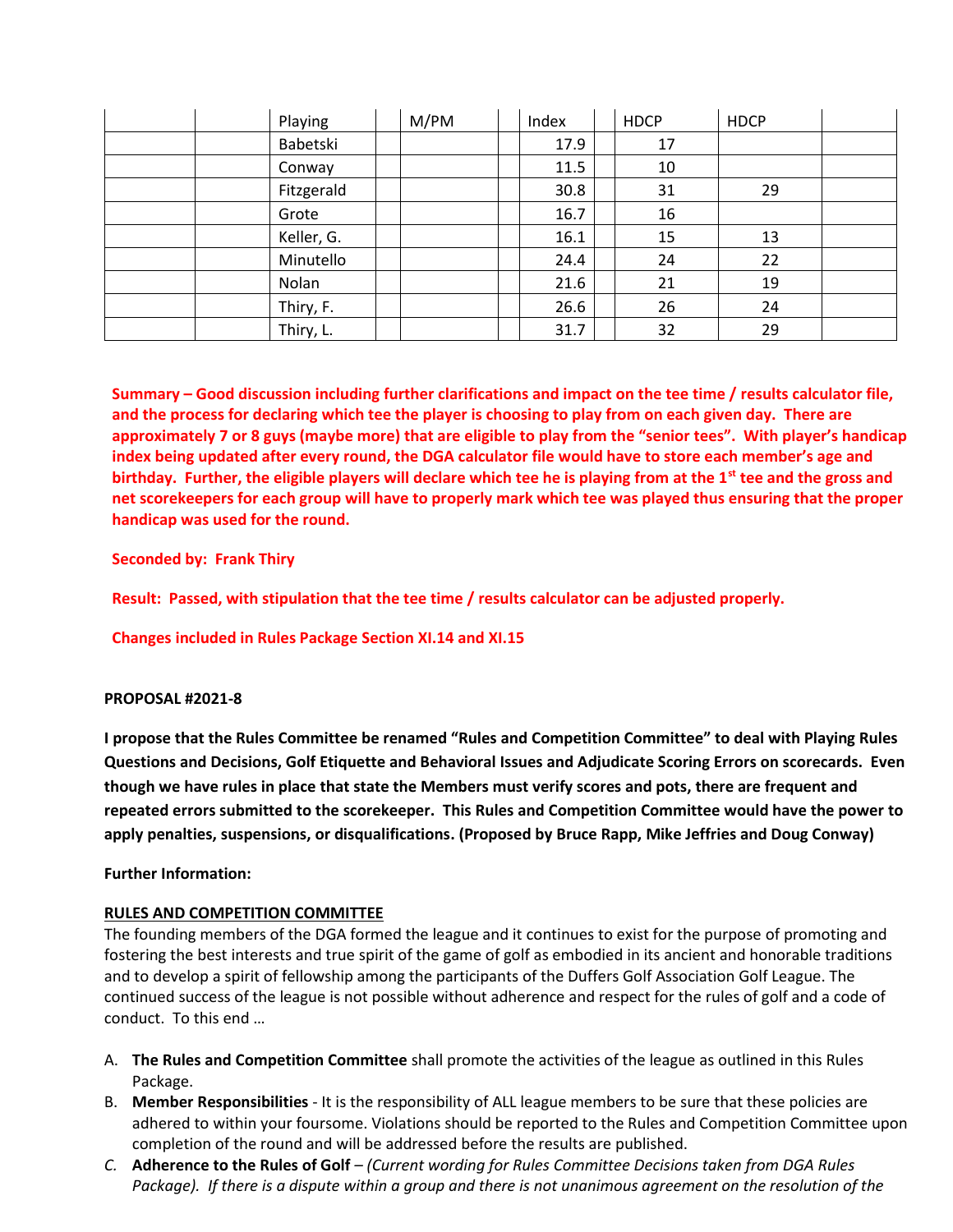*issue, the player must play 2 balls for the remainder of the hole in question. Both scores should be entered for the hole on the scorecard. The issue must be brought to the attention of the Rules Committee Members and/or Alternates at the end of the round. The player(s) submitting the issue should mark "APPEAL" on the scorecard. The members of the group must sign the scorecard marked with "APPEAL". The Rules Committee Members and/or Alternates will listen to the issue/scenario and will use whatever resources are available to them (i.e. Rule Book, Internet etc) to make a decision as to which ball/score is considered the correct one. Results will not be published until the Issue/Appeal is resolved.* 

- D. **Rule Violations** Violations to the rules of golf are subject to a disqualification (DQ) from league play for the day of the rule infraction. Disqualifications will be decided by the Rules and Competition Committee after a review of the incident(s).
- E. **Code of Conduct** Please show respect to the care of the course, staff, members, and your fellow competitors. Destruction to the course, its property, abusive behavior to the staff, fellow members will not be tolerated during league play.
- F. **Code of Conduct -** Members in violation of the DGA Code of Conduct and Rules of Golf as defined and voted on by the league members in this rules package are subject to suspension or in extreme situation expulsion from the league.
- G. **Appeal Process** A league member may appeal the decision of the Rules and Competition Committee in writing, to the Secretary/Treasurer, within (14) fourteen days of suspension or expulsion for review and disposition. The Secretary/Treasurer will notify the Rules and Competition Committee of the appeal. The member will be notified of a final decision within 7 days.
- H. The Rules and Competition Committee for 2021 will be composed of 3-5 Volunteers from the membership.
- I. If all of the Rules and Committee members are not present to review an Appeal, one or more Alternates will be asked to participate in the review and decision. A total of 3 Rules and Competition Committee Members (including Alternates) must be present to render a decision.
- J. The Rules and Competition Committee will adjudicate any issues dealing with Scoring errors and determine the appropriate penalty based on the persistence of the issues. Some basic examples of issues and penalties are:
	- What happens if gross and/or net scores are totaled incorrectly simple math errors can be adjusted unless it is repeatedly occurring with certain members. I recommend that a sliding scale be adapted such as recalculation for 1<sup>st</sup> offense, 1-2 shot penalty for 3<sup>rd</sup> offense, DQ for 5<sup>th</sup> or more offense.
	- What happens if Pots not totaled correctly again, simple math errors can be corrected if pots clearly marked on the scorecard holes. I recommend that the pots be recalculated if marked on the card for the 1<sup>st</sup> offense and no adjustment/recalculation done for 2<sup>nd</sup> or more offenses. I don't think this is a DQ offense if we don't let them win/split a pot for multiple offenses.
	- Marking and using Incorrect Handicap for a round We publish this often enough in e-mail that this should never occur. If it does, the player should be penalized 1-2 shots for each offense.
	- If the DGA Calculator publishes an incorrect handicap due to incorrect Index, Slope or Rating the committee will adjust handicaps and calculate results based on the corrected handicaps.

**Summary – a lengthy discussion mostly focused on adherence to the rules of golf, rules violations, and improper submitted scorecards. The proposal was streamlined and the penalty suggestions were revised.**

- **Rule committee members will be revised via volunteering but should include guys that play a high volume of rounds.**
- **All players in the group should be signing cards, and allow all players to compare their card to the group's submitted card. It is the responsibility of the person handing in the cards for each group to ensure that all players signed the card**
- **The gross card will take precedence if/when there is a discrepancy between scores on the gross and net cards**
- **Per rules of golf, if player signs for a score higher than his actual score (on a hole, 9 hole Nassau and 18 total), the higher score will be used and the gross and/or net cards will be adjusted properly.**
- **If the player signs the card for a score lower than his actual score (on a hole, 9 hole nassau, and 18**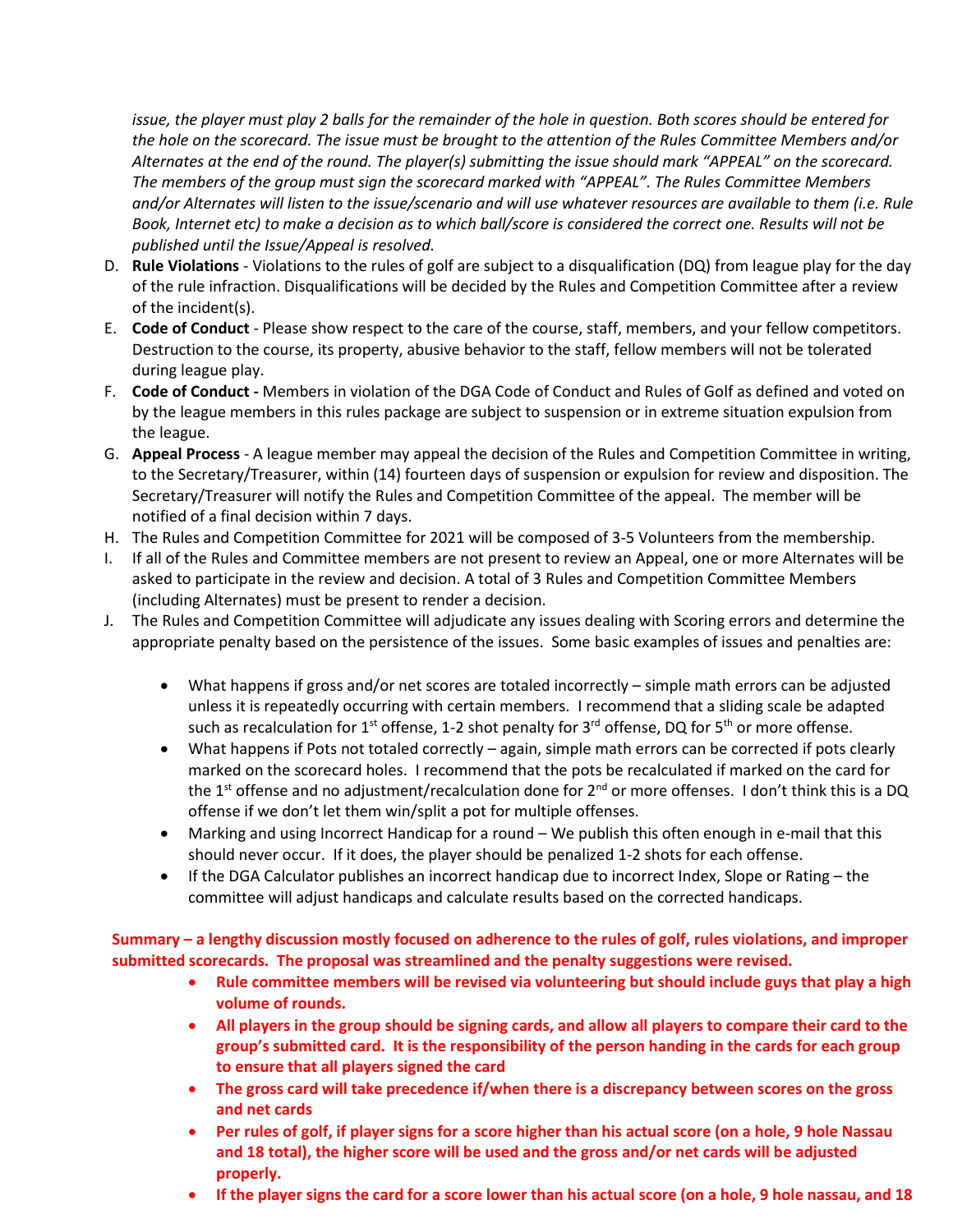**total), the player will be DQ'd for the 9 in question and 18 hole DGA results.**

- **The person submitting the scorecard is not penalized.**
- **For DGA pots, each submitted scorecard should have a clearly defined Pot Summary Table and thus eliminating any need for reviewing the each score on a hole. This Pot Summary Table will be the only data used when calculating results.**

**Seconded by: Dave Perry and others**

**Result: Passed**

**Change included in Rules Package Section V.**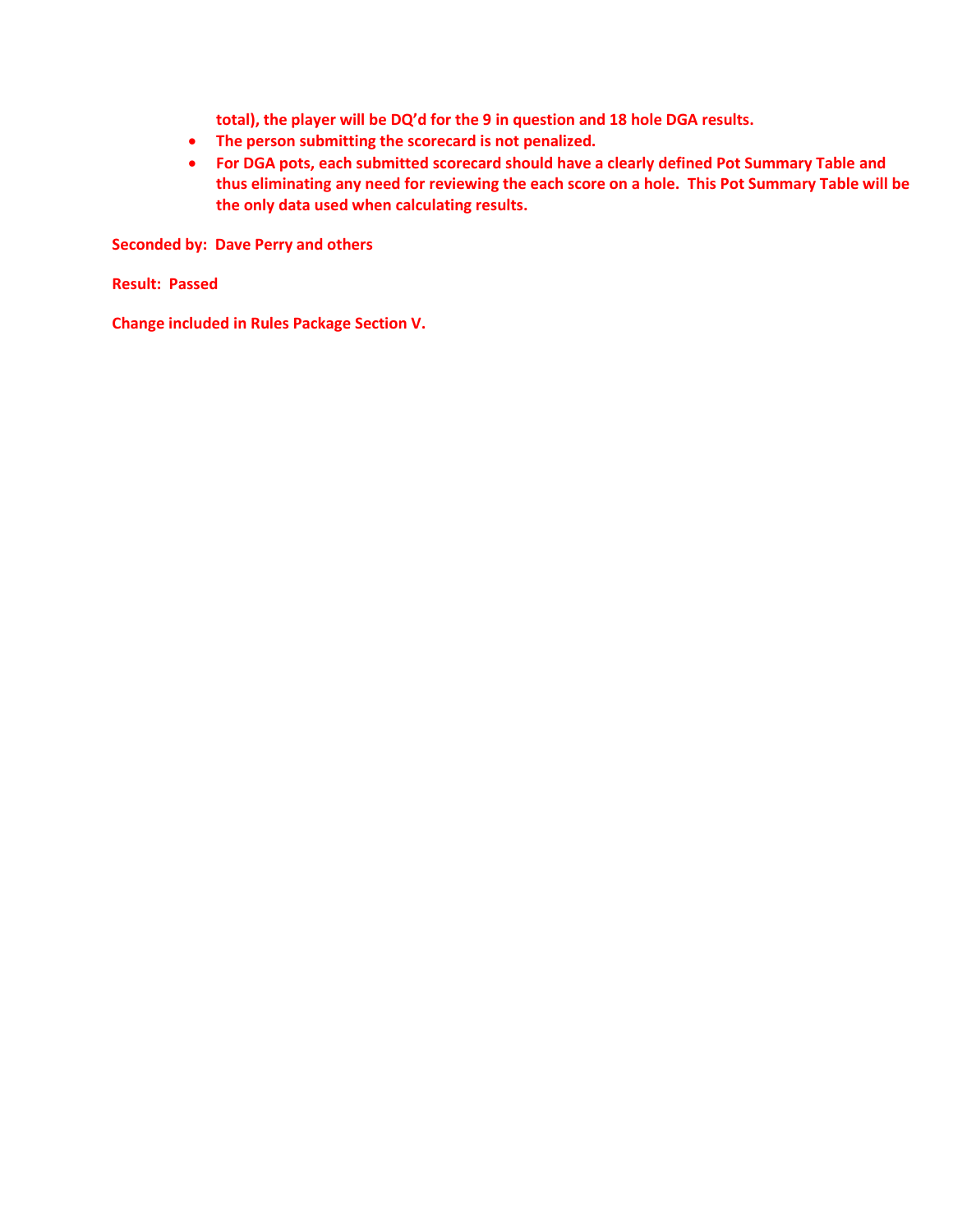## **PROPOSAL #2021-8A (If PROPOSAL #2021-8 does not pass)**

**I propose that a series of penalties be established for continual submission of scorecards with errors. These errors would include incorrect Gross and/or Net Scores, Incorrect Handicaps Used and/or Incorrect Pot Identification. (Proposed by Bruce Rapp, Mike Jeffries and Doug Conway)**

**Further Information**: The members who handle the DGA Results regularly report that scoring errors have increased over the last year and that there are some members who are continual offenders of submitting incorrect scorecards or not verifying the scorecards before submission. The DGA Rules Package has procedures in place concerning when a scorecard can be corrected or when the incorrect score/pot count should not be changed. However, it is felt that penalties should be imposed for repeat offenders.The Rules/Scoring Committee will adjudicate any issues dealing with Scoring errors and determine the appropriate penalty based on the persistence of the issues. Some basic examples of issues and penalties are:

- What happens if gross and/or net scores are totaled incorrectly simple math errors can be adjusted unless it is repeatedly occurring with certain members. I recommend that a sliding scale be adapted such as recalculation for 1<sup>st</sup> offense, 1-2 shot penalty for 3<sup>rd</sup> offense, DQ for 5<sup>th</sup> or more offense.
- What happens if Pots not totaled correctly again, simple math errors can be corrected if pots clearly marked on the scorecard holes. I recommend that the pots be recalculated if marked on the card for the 1<sup>st</sup> offense and no adjustment/recalculation done for  $2^{nd}$  or more offenses. I don't think this is a DQ offense if we don't let them win/split a pot for multiple offenses.
- Marking and using Incorrect Handicap for a round We publish this often enough in e-mail that this should never occur. If it does, the player should be penalized 1-2 shots for each offense.
- If the DGA Calculator publishes an incorrect handicap due to incorrect Index, Slope or Rating the committee will adjust handicaps and calculate results based on the corrected handicaps.

**Summary: Proposal not submitted because previous Proposal passed with the appropriate penalties for an incorrect score or Pots.**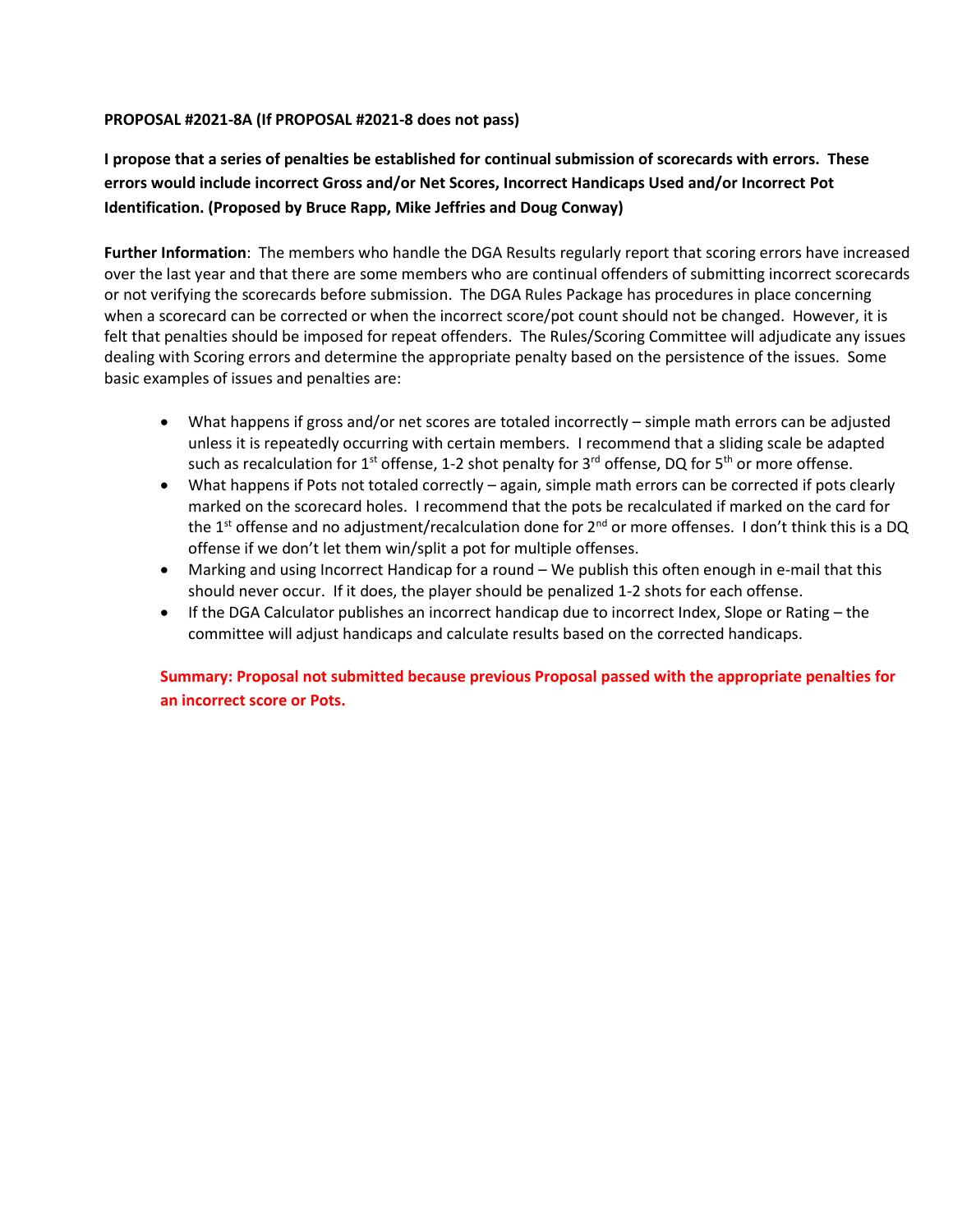**I propose that the Match Play Tournament change to a Qualifying Format and the top 16 Qualifiers are seeded based on their Qualifying Round Total Net Score. (Proposed by Greg Cavallo and Jim Rinaldi)**

## **Further Information:**

- 1. 16 members in the field
- 2. Play in required. Each member plays minimum of 6 rounds during the months of April, May and June. Rounds can be played on Saturdays or Weekdays at any of the 5 Somerset county courses.
- 3. The 2 lowest rounds will be totaled and the 16 players with the lowest rounds will be in the match play tournament. The 2 lowest rounds must be at different courses. In the event of a tie the total of the lowest 3 rounds will determine the entrants. The third round for the tie breaker can be from any course. If there is still a tie the 4th round is the tie breaker from any course. Then we go to the 5th round then the 6th. If there is still a tie the player with the most rounds would be the entrant. If there is still a tie the entrant would be determined by a coin flip by the Commissioner.
- 4. The 16 players in the event the lowest two round total will be #1 seed followed by the next lowest etc. In the event of a tie the seeds will be determined by a random draw by match play commissioner. #1 seed will play #16 seed. #2 seed will play #15 seed etc.
- 5. In the event there are not 16 players that qualify for the event the #1 seed would get the first bye. The #2 seed the second bye etc.
- 6. Round of 16 matches must be completed in the month of July. Round of 8 matches must be completed by [August 31st.](x-apple-data-detectors://0/) Round of 4 matches must be completed by [September 30th.](x-apple-data-detectors://1/) Finals must be completed by [October 31st.](x-apple-data-detectors://2/) Matches can be played at any time and at any course agreed to by the players as long as they are completed by the deadlines.
- 7. You must declare that you want to enter the tournament [before April 1st](x-apple-data-detectors://3/) entry fee is \$15.00

This change accomplishes a few things first it eliminates the need for byes. Over the last few years we have had many byes and forfeits. It also makes it more difficult for the casual DGA member from entering or winning one of our major tournaments.

**Summary – Discussion centered on keeping things "fair/equitable" for all members regardless of how many rounds they play. But there was concern voiced for accuracy of DGA handicaps. In the end, there were no changes to any of the items listed in the proposal.**

**Seconded by: Ron Emma**

**Result: Passed**

**Change included in Rules Package Section XV.**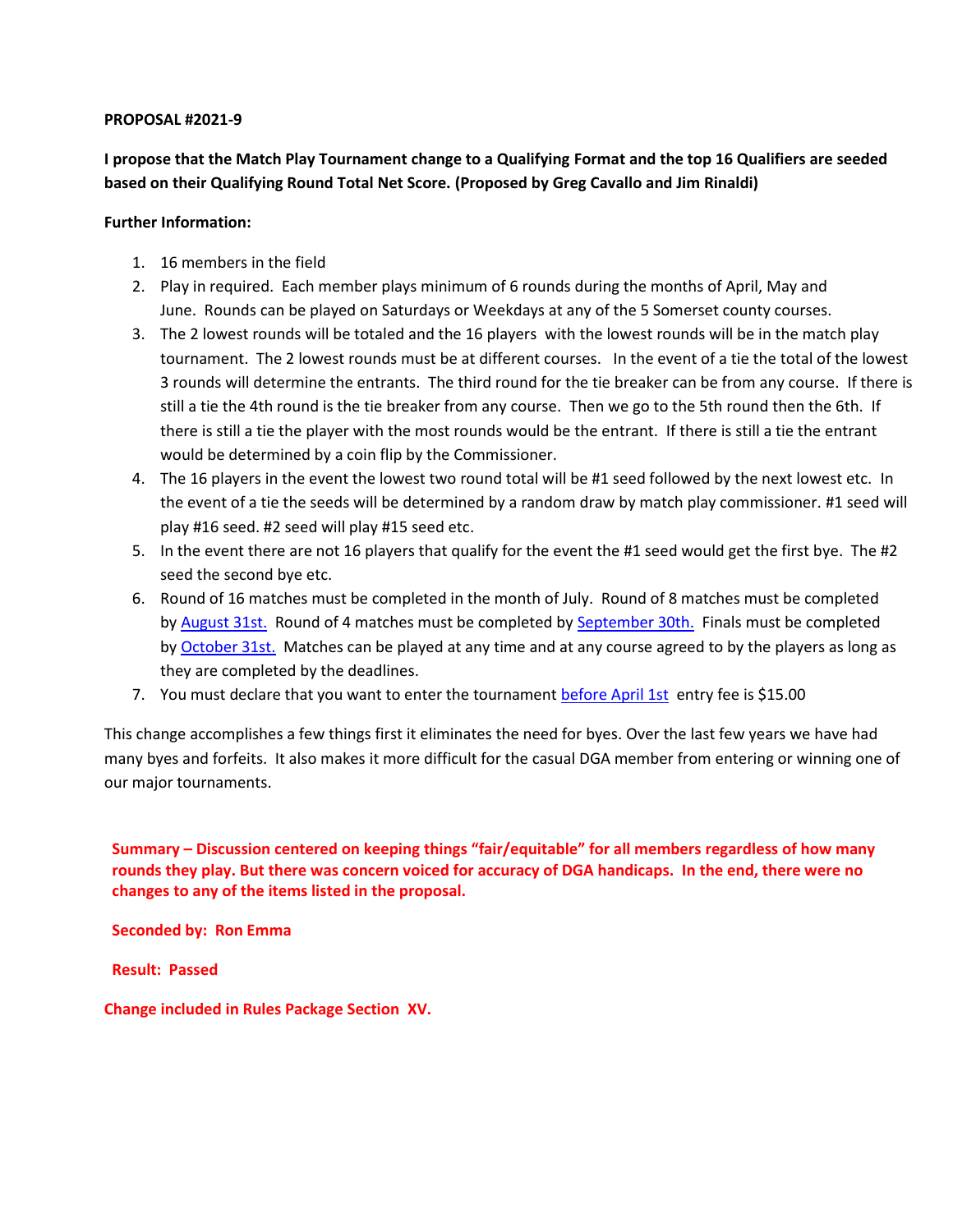### **I propose modifications to the Partners Tournament (Proposed by Frank Thiry-DGA)**

**Further Information:** Modifications and Clarifications to Partner Rules & Regulations:

1) Partner Teams can officially enter the P-Tournament as the first Saturday in April (which is the DGA's official Opening Day), and start playing a Partner Qualification Round (PQR).

2) Partner teams will have until the deadline of Saturday May 1st, 2021 to officially enter the tournament.

3) The deadline for completing both PQR's (Partners Qualification Rounds) will be the second Saturday in July.

4) All P-Teams must play Spooky Brook as one of their two PQR rounds. Note: Spooky Brook cannot be played twice as a second PQR... it must be at one of the other 4 Somerset County courses.

5) In fairness to working DGA members, PQR's will revert back to being played only on Saturdays, as stated in the general rules. (The rule was modified only for 2020 due to the pandemic and scarce availability of golf and golf courses) The round must be attended/witnessed by at least one other (preferably 2) DGA member. Note: There are 15 Saturdays between April 3rd and July 10th.

All other Partner rules will continue as usual, including the top-8 PQR Teams continuing onward to compete in the P-tournament playoffs and the Partners Championship.

**Summary – brief discussion and agreement to revert back to 2019 structure. Only point was to document that re-seeding will continue to occur between the quarter-final and semi-final rounds, which is different than the match play structure. For example, in 2020:**

| <b>Quarter Final Round</b> | <b>Semi Final Round</b>                                 |
|----------------------------|---------------------------------------------------------|
| 1 seed def. 8 seed         | 1 seed def. 6 seed                                      |
|                            | (vs. playing the 4 <sup>th</sup> seed in bracket setup) |
| 4 seed def. 8 seed         | 2 seed def. 4 seed                                      |
|                            | (vs. 2 seed would have played the 6 seed)               |
| 6 seed def. 3 seed         |                                                         |
| 2 seed def. 7 seed         |                                                         |

**Seconded by: Bob Babetski and others**

**Result: Passed**

**Change Included in Rules Package Section XVI.**